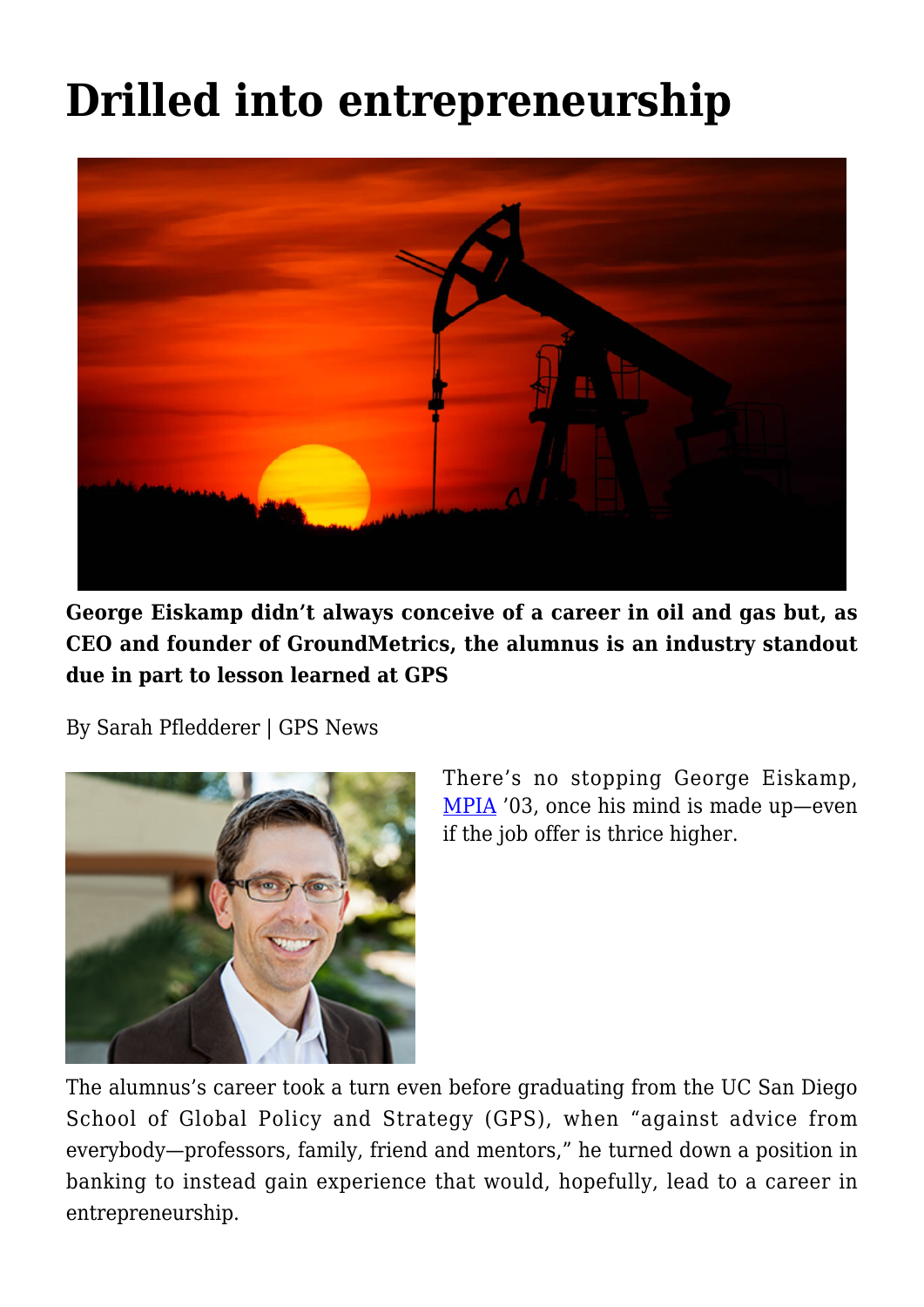Fast-forward 13 years and, as the CEO of [GroundMetrics,](http://www.groundmetrics.com/) Eiskamp is enveloped in entrepreneurial success.

In a nutshell, his San Diego-based startup developed a technology that images geology. Using electromagnetic sensors to identify pockets of oil, water and gas, the technology allows drillers to make more informed decisions of whether and where to drill into the ground.

While Eiskamp didn't exactly have oil and gas in mind when he envisioned himself leading a company—and has nil formal training in geophysics or engineering—he credits much of what he learned at GPS for being able to learn the ropes and persevere in the space.

Most importantly, Eiskamp is getting the return on investment he anticipated from his education: the opportunity to make an impact.

## **A risky decision**

"In applying to GPS, I really looked forward to how the management track would separate me from MBA graduates," Eiskamp said. "I felt that would differentiate me, especially when at the time I wanted to do something with the government. Obviously, my career aspirations changed quite a bit."

As a Presidential Management Fellow, Eiskamp landed an internship at the Export-Import Bank and later at Wells Fargo & Co. But instead of boosting his enthusiasm for joining a large organization after graduation, these experiences made Eiskamp question how much change he could create within a large bureaucracy.

Entrepreneurship, he understood, was a route to make an impact fast. This steered Eiskamp to apply to consulting firms, with hopes of building skills that piggybacked off of his management track at GPS.

"I knew I didn't have a skillset that would be of much value to a startup at the time, and I didn't have any business ideas myself," Eiskamp recalled. All the while, his applications submitted to big banks were already under review.

Accepting the position as a business analyst with Bainbridge Inc. was his first step in an entrepreneurial direction.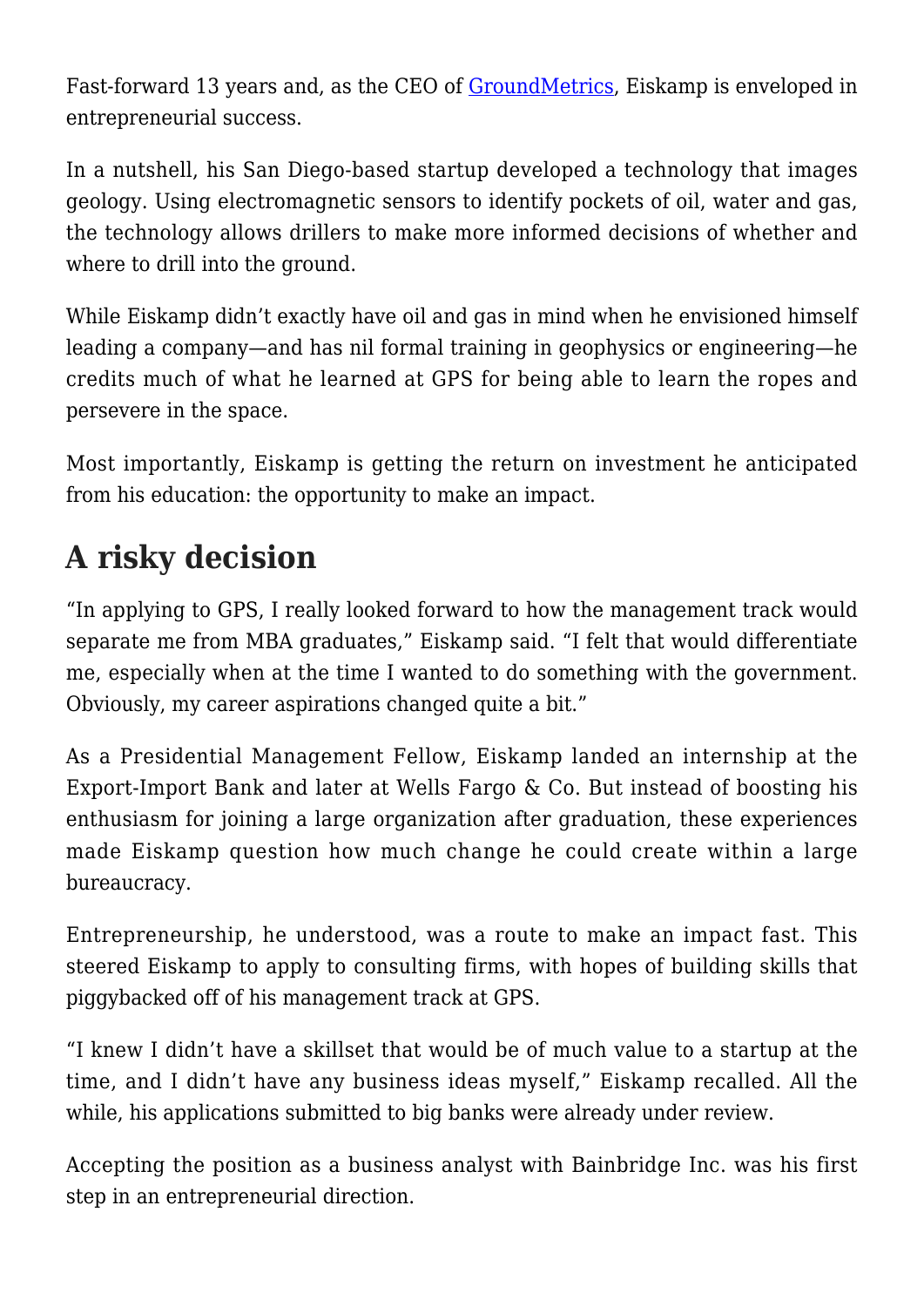Years later, after more stints in consulting and management, Eiskamp's career by happenstance had traversed several sensor-based companies.

By 2008, he was CEO of Quasar Geophysical Technologies, which developed for the U.S. Department of Defense the technology licensed exclusively to GroundMetrics today. Eiskamp founded GroundMetrics as a spin off from Quasar five years ago.

Since then, he's learned a bit about what it takes to be an effective leader.

"As CEO, I have the potential to be the biggest bottleneck in the company," he explained. "My No. 1 priority is to make sure throughout the company we have a shared vision for what direction we're going and to make sure everybody has what they need to succeed."

Unsurprisingly, this responsibility is also what Eiskamp finds most rewarding as a CEO.



"Having the freedom to identify what's the most important thing I can do for the company on a daily basis, that's the most satisfying," he said.

## **Succeeding as CEO**

Still today, Eiskamp says GPS courses such as macroeconomics and policymaking processes are handy in terms of, respectively, navigating international business deals and how decision-making processes are conducted across different organizations.